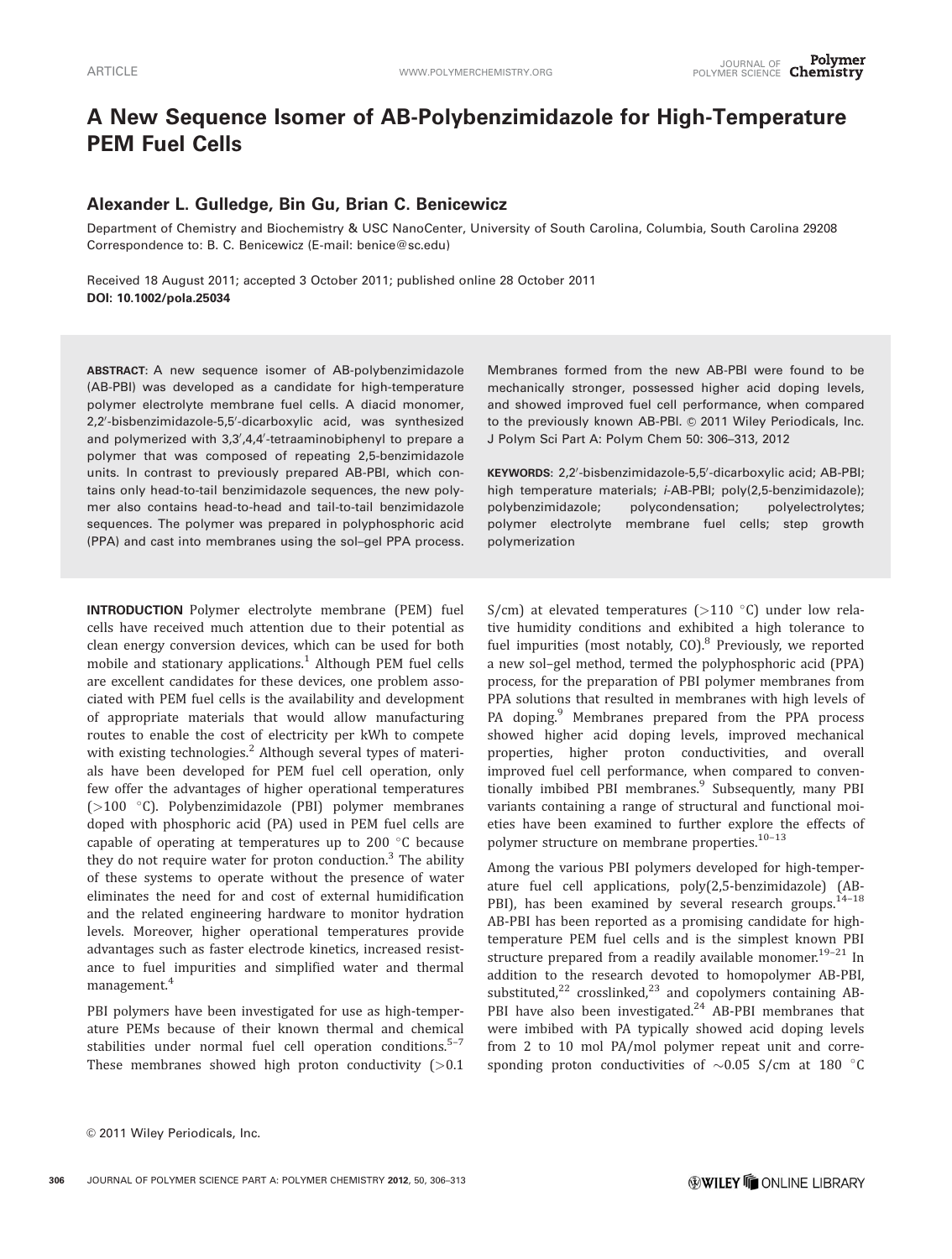

FIGURE 1 Chemical structures of (a) poly(2,5-benzimidazole)(AB-PBI) and (b) new isomeric i-AB-PBI.

under anhydrous conditions.<sup>25</sup> AB-PBI was prepared using the PPA process and investigated to determine the effects of higher PA doping levels on membrane characteristics compared to the conventional imbibing method of preparation. As previously mentioned, preparation by the PPA process results in films that contain a much higher concentration of PA when compared to imbibed films. In addition to a comparison of AB-PBI preparation methods, a new sequence isomer of AB-PBI, termed i-AB-PBI, was synthesized and compared to both in-house AB-PBI using the PPA process and conventional AB-PBI reported in the literature.

Herein, we report the synthesis and characterization of a new diacid monomer, 2,2'-bisbenzimidazole-5,5'-dicarboxylic acid (BBDCA), and its AA-BB polymerization with 3,3',4,4'tetraaminobiphenyl (TAB) to form a new polymer, which constitutionally represents a new sequence isomer of AB-PBI, i-AB-PBI. AB-PBI is a polymer with a head–tail repeating benzimidazole sequence. The change in orientation of the benzimidazole groups incorporated into the new sequence isomer introduces two additional types of chemical bonds. In the known AB-PBI, benzimidazole groups of the polymer backbone are linked through benzimidazole–phenyl (2,5) linkages, whereas the new sequence isomer introduces two new linkages, phenyl–phenyl (5,5 linkages), and benzimidazole–benzimidazole (2,2 linkages) in addition to the benzimidazole–phenyl linkage (Fig. 1). Membranes were prepared from the new polymer using the PPA process and investigated to evaluate their proton conductivity and fuel cell performance properties. The properties of the new membranes were compared to both the in-house synthesized AB-PBI prepared by the PPA process and literature data on conventionally imbibed AB-PBI membranes.

# EXPERIMENTAL

#### **Materials**

Methyl-2,2,2-trichloroacedimidate (98%) was purchased from Acros Organics and used as received. TAB monomer, TAB (polymer grade,  $\sim$ 97.5%) was donated by Celanese Ventures, GmbH (now, BASF Fuel Cell) and used as received.



PPA (115% concentration) was purchased from Aldrich and used as received. PA (85%) and common solvents(e.g., DMSO, MeOH, EtOH, etc.) were purchased and used as received from Fisher Scientific. Purification of 3,4-diaminobenzoic acid (DABA; 10 g, Acros, 97%) was conducted via recrystallization from water/methanol (480 mL/160 mL) using activated carbon yielding pink/tan crystals after vacuum drying, 75%, m.p. 216.8 °C (Literature,  $^{26}$  210–211 °C).

## Polymerization of Poly(2,5-benzimidazole)

Poly(2,5-benzimidazole) (AB-PBI) was prepared using the following method: purified 3,4-diamino benzoic acid (3 g) and PPA (97 g) were added to a 100-mL reactor. The reactor was equipped with a three-neck reactor head, mechanical stirrer, nitrogen inlet/outlet, and placed into a silicone oil bath with a ramp/soak temperature controller. The polymerization began with an initial temperature of  $60^{\circ}$ C and was raised to  $140$  °C over a period of 1 h. The temperature remained at 140 $\degree$ C for 2 h to ensure all monomer was dissolved. Once the monomer had dissolved, the temperature was increased stepwise until a final polymerization temperature of 220  $\degree$ C was obtained. Typically, the polymerization reaction time at 220 $\degree$ C was between 24 and 36 h, depending on the viscosity of the polymer. The Weisenberg effect was observed during the later stages of the polymerization causing the solution to climb up the stirrer. When this was observed, PA (85%) was added to the reaction mixture to adjust the viscosity of the solution for film casting. Analysis: <sup>1</sup>H NMR (400 MHz, DMSO- $d_6$ )  $\delta$  6.7-7.3 (broad multiplet, aromatics, 3H).

# Preparation of 2,2'-Bisbenzimidazole-5,5'dicarboxylic acid

To a 1000-mL round bottom flask, purified DABA (10 g, 0.066 mol), and methanol (250 mL) were added. The mixture was then placed into an explosion proof refrigerator and cooled at 10 °C for  $\sim$ 20–30 min. The flask was removed from the refrigerator and methyl-2,2,2-trichloroacedimidate  $(4.1 \text{ mL}, 0.033 \text{ mol})$  was immediately added dropwise  $(\sim 5)$ min) with stirring. After the addition was completed, the reaction flask was placed into a preheated oil bath at a temperature of 50  $\degree$ C for 24 h. A dark orange precipitate was obtained that was filtered and washed with ethanol several times, during which the product became increasingly lighter in color. The crude product was dried at  $120^{\circ}$ C overnight under vacuum.

The light orange crude product described earlier (5.89 g) was dissolved in  $\sim$ 200 mL of heated DMSO, followed by the addition of hot water until the solution became slightly cloudy. A yellow precipitate was obtained on cooling to room temperature, which was filtered and washed with cold ethanol. The product was dried at 220  $\degree$ C under vacuum to obtain a yellow powder (4.112 g, 69.8% yield). Analysis: FTIR: 1671m, 1625m, 1595w, 1497w, 1312s, 1295s, 1206m, 942m, 769s, 746s, 674m cm $^{-1}$ .  $^{1}$ H NMR (300 MHz, DMSO $d_6$ )  $\delta$  13.98 (s, NH), 12.86 (s, COOH), 8.325 (s, 1H), 8.159 (s, 1H), 7.94-7.63 (m, 2H), 7.63-7.60 (d, 1H,  $J = 8.1$ ). ELEM.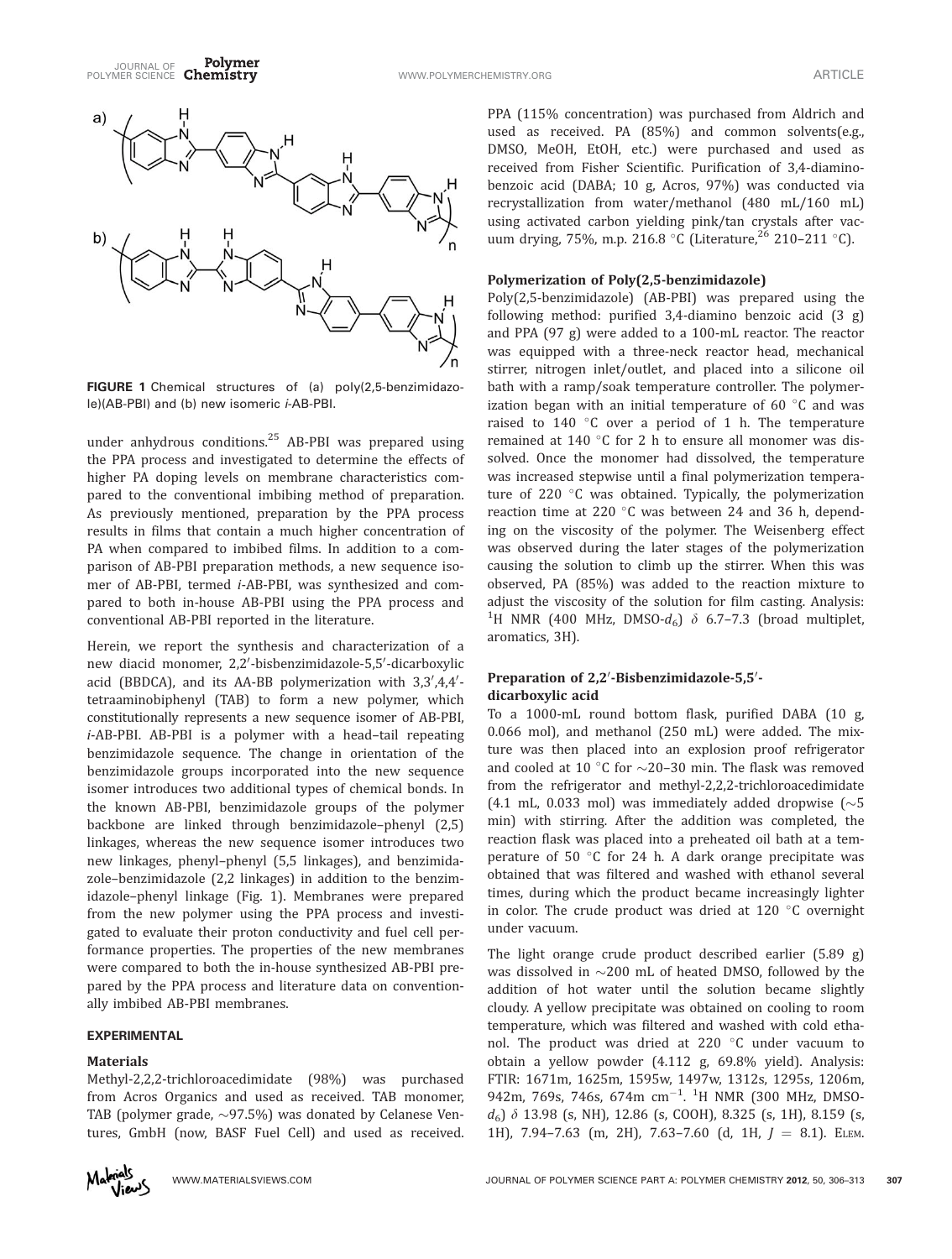ANAL: Calcd. for C<sub>16</sub>H<sub>10</sub>N<sub>4</sub>O<sub>4</sub>: C, 59.63; H, 3.13; N, 17.38. Found: C, 59.42; H, 3.23; N, 17.30.

Polymerization of New Isomeric Poly(2,5-benzimidazole) In a typical polymerization procedure TAB (1.828 g), PPA (70 g), and BBDCA (2.75 g) were added to a 100-mL reactor. The reactor was then equipped with a three-neck reactor head, a stir rod attached to an overhead stirrer and a nitrogen inlet/outlet. A slow nitrogen flow of approximately one bubble every 2 s was established and monitored with an oilfilled bubbler. The reactor was placed into an oil bath that was regulated using a temperature controller with ramp and soak features. The polymerization used the ramp/soak profile as follows:

An initial temperature of 60 $\degree$ C was used, and the temperature was raised to 140  $\degree$ C over a period of 1 h. The temperature remained at 140 $\degree$ C for 2 h and was then increased to 180  $\degree$ C over a period of 30 min. The temperature remained at 180  $\degree$ C for 10 h, and was then increased to 220  $\degree$ C in a period of 30 min. The reaction remained at 220  $\degree$ C for the duration of the polymerization. Twenty hours was the typical duration of polymerization for the new sequence isomer (i-AB-PBI). At the end of 20 h the solution was very viscous and PA  $\left(\sim 15 \text{ mL}\right)$  was back-added to adjust the viscosity. Analysis:  $^{1}$ H NMR (400 MHz, DMSO- $d_{6}$ )  $\delta$  6.7–7.3 (broad multiplet, aromatics, 3H), 8.2 (singlet, 1H), 8.5 (multiplet, 2H).

#### Polymer Electrolyte Membrane Preparation

Once an appropriate polymer viscosity was obtained, the solution was directly cast at 220  $\degree$ C onto glass plates for membrane preparation. A heated metal casting blade  $(120 \degree C)$ with a casting thickness of 20 mil (508  $\mu$ m) was used. After casting, the glass plates were separated and samples were placed into a humidification chamber maintained at a relative humidity of 55% at 25  $\degree$ C. The polymer samples were allowed to hydrolyze overnight. Hydrolysis of the PPA to PA induced a sol-to-gel transition that resulted in a gel membrane. The samples were then sealed in 3 mil (76.2  $\mu$ m) thick polyethylene bags until testing or membrane electrode assembly (MEA) fabrication.

## Characterization Techniques

FTIR spectra were recorded on a Perkin Elmer Spectrum 100 using an attenuated total reflection diamond cell attachment. <sup>1</sup>H NMR spectra were recorded using a Varian Mercury 300 spectrometer. Mechanical properties were measured in tension using an Instron 5543A with an extension rate of 5.0 mm/min and were preloaded to 0.1 N at 3 mm/ min using a 250 N load cell.

Inherent viscosity (IV) measurements were conducted using a Canon Ubbelohde (size 200) viscometer at a concentration of 0.2 dL/g in methane sulfonic acid (MSA) at 30.0  $\degree$ C. A small amount of polymer solution was precipitated in water and neutralized with 0.1 N ammonium hydroxide. After thoroughly washing with water, the sample was dried under vacuum overnight at 120 $\degree$ C and then dissolved in MSA using a mechanical shaker. Recorded IV values are an average of

three separate measurements and were calculated as previously reported.<sup>27</sup>

The PA contents in the membranes were obtained via titration using a Metrohm 716 DMS Titrino automated titrater and a standardized 0.1 M sodium hydroxide solution following procedures reported previously.<sup>28</sup> PA concentrations were expressed as moles of PA per mole of polymer repeat unit.

Ionic conductivities were measured using a quadra-probe alternating current impedance method, which used a Zahner IM6e spectrometer operating in the frequency range of 1 Hz–100 kHz. A rectangular section of the polymer membrane was cut with the dimensions of  $3.5 \times 7.0$  cm<sup>2</sup> and was placed into a glass cell connected to four platinum wire current collectors. Current was supplied to the cell through two outer electrodes, which were set 6.0 cm apart, whereas the potential drop was measured by two inner electrodes that were set 2.0 cm apart. The inner and outer electrodes of the glass cell were positioned on alternating sides of the polymer membrane to obtain through plane bulk measurements of ionic conductivity. A programmable oven was used to house the cell, so that a measure of the temperature dependence of the proton conductivity for the cell could be obtained. Two series of measurements of the conductivity were conducted subsequently. The first series of measurements were conducted from ambient temperature to 180 $^{\circ}$ C, at intervals of 20 $\degree$ C, with a 15 min pause at each temperature interval for thermal equilibrium before measurement. The second series of measurements were subsequently conducted in the same manner to obtain the ionic conductivity of the membranes under anhydrous conditions. A Nyquist plot was constructed to fit the experimental curve of the resistance across the frequency range. The conductivities were calculated at different temperatures from the membrane resistance obtained using the following equation:

$$
\sigma = \frac{D}{W \times T \times R}
$$

where  $\sigma$  is the ionic conductivity, R is the resistance measured, W and T are the width and thickness of the membrane, respectively, and  $D$  is the distance between the two inner electrodes.

# Membrane Electrode Assembly Fabrication and Fuel Cell Testing

MEA's were fabricated by hot pressing a membrane ( $\sim$ 20% compression) sample between two platinum doped carbon electrodes, and were 50  $\text{cm}^2$  in area (45.15  $\text{cm}^2$  active area). Gas diffusion electrodes, with a platinum loading of 1.0 mg/ cm<sup>2</sup>, were obtained from BASF Fuel Cell. A Kapton framework was also incorporated to add stability to the MEA, and to allow handling without damaging the MEA. The MEA was placed into a single-cell fuel cell apparatus for testing. The gas flow plates used were graphite with dual gas channels. Steel endplates were used to clamp the gas flow plates together. Heating pads were attached to the steel plates to regulate and monitor temperature. A commercially available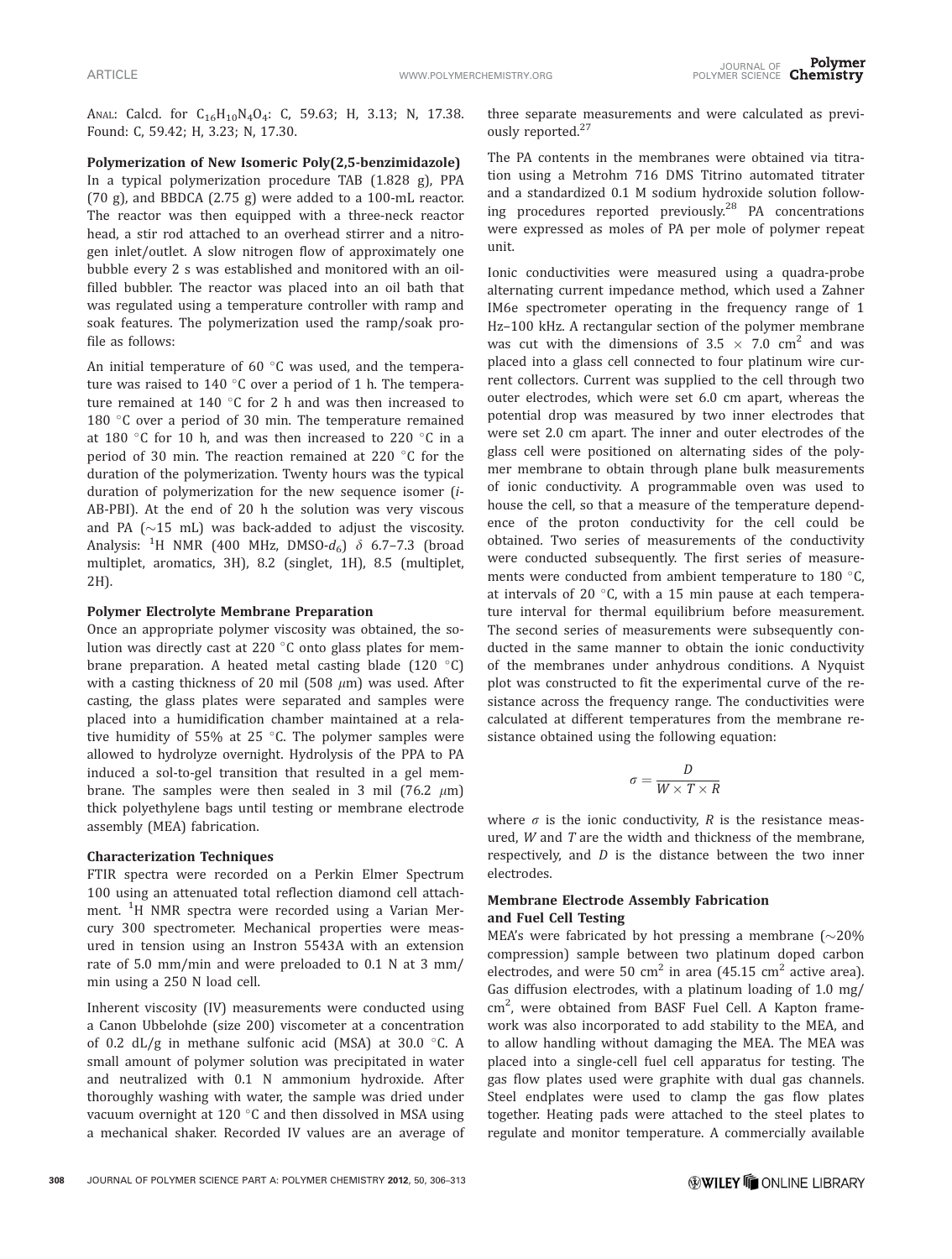fuel cell testing station (Fuel Cell Technologies) equipped with mass flow regulators was used to conduct and record measurements. Stoichiometric gases were supplied to the anode and cathode at a stoichiometric of 1.2 and 2.0, respectively, without applied backpressure. Fuel/oxidant studies were performed with hydrogen gas, oxygen gas, and reformate gas, all without humidification. The composition of reformate gas used consisted of  $\sim$ 70% hydrogen, 28% CO<sub>2</sub>, and 2% CO.

## RESULTS AND DISCUSSION

## Polymerization of Poly(2,5-benzimidazole)

Poly(2,5-benzimidazole) (AB-PBI) was prepared by polymerizing DABA in PPA. Polymerization conditions for AB-PBI prepared in PPA were experimentally determined. Initial monomer concentrations in PPA were observed to have a direct effect on the molecular weight of the resulting polymer. A study to examine the effect of monomer concentration on polymer IV was conducted through a series of polymerizations to determine the optimal concentration for the formation of high-molecular-weight polymer and is shown in Figure 2. The optimal monomer concentration was  $\sim$ 3 wt % yielding polymer samples with inherent viscosities up to 4.63 dL/g. Attempts below 2 wt % monomer concentration under these polymerization conditions yielded lower molecular weight polymers and unstable films, when the PPA solutions were cast and hydrolyzed. Polymerizations conducted above 3.5 wt % resulted in films with higher rigidity and less favorable mechanical properties. AB-PBI membranes prepared using the PPA process were found to have much higher acid doping levels (22–35 mol PA/mol polymer repeat unit) when compared to conventional imbibing methods (2– 10 mol PA/mol polymer repeat unit).<sup>5</sup> However, AB-PBI membranes prepared with elevated PA doping levels (>14 mol PA/mol polymer repeat unit) were found to be unstable at elevated temperatures ( $>130$  °C). The PA level in the



FIGURE 2 Effect of monomer concentration on IV for the polymerization of DABA in PPA at 220 °C.

membranes was adjusted by soaking the membranes in PA baths with lower PA concentrations than that of the original film. Membrane samples with doping levels of 29.1, 22.7, and 14.5mol PA/mol polymer repeat unit were obtained. However, the films with lower PA content still did not maintain a gel state at higher temperatures, and therefore, hightemperature anhydrous conductivity and fuel cell performance could not be obtained for AB-PBI membranes with these moderate levels of PA prepared using the PPA process.

## Synthesis and Purification of

#### 2,2′-Bisbenzimidazole-5,5′-dicarboxylic Acid

Typical synthesis of bisbenzimidazoles involves a reaction between o-phenylenediamines with a diacid or diamide in HCl or PPA (PPA).<sup>29</sup> The synthesis of BBDCA has not been previously reported. However, synthesis of 2-substituted benzimidazoles from the reaction of o-phenylendiamine with an imidate is well known.<sup>30</sup> Synthesis of BBDCA was achieved by reacting purified DABA and methyl 2,2,2-trichloroacetimidate in a 2:1 stoichiometric ratio, respectively. Synthetic procedures involving 2-trichlorobenzimidazoles are often conducted at room temperature after the exothermic reaction has subsided to avoid unwanted side reactions. $31$ Although these types of reactions are typically done at room temperature, an increase in reaction yield of  $\sim$ 10–15% was observed in this work, when the reaction was performed at 50  $\degree$ C. It is surmised that the exothermic reaction coupled with the increased reaction temperature provided the system with enough energy to induce reaction and ring closure of the intermediate 2-trichloro-5-carboxyl benzimidazole with a second equivalent of DABA. The crude product of this monomer was obtained in yields of 50–60% after 24 h reaction time. The diacid monomer was found to be insoluble in most common organic solvents, but soluble in DMSO and dimethylacetamide. Purification of the diacid monomer was achieved using a mixed solvent recrystallization from DMSO and distilled water. The purified diacid monomer was a yellow colored powder after drying and was typically obtained in yields of  $\sim$ 60–70%. The compound was also determined to be slightly hygroscopic, and therefore, thorough drying was required before polymerization to achieve high-molecularweight polymer. In addition to standard characterization techniques, FTIR analysis was used to confirm the complete removal of the intermediate after purification by the absence of a peak at  $\sim 829 \text{cm}^{-1}$ , which correlates to the C-Cl stretch of the intermediate.

#### Polymerization of i-AB-PBI

The new sequence isomer of AB-PBI, i-AB-PBI, was synthesized using the synthetic scheme displayed in Figure 3(b). The synthesis of i-AB-PBI is an AA-BB step polymerization and, as defined by the Carother's equation, an exact stoichiometric ratio of BBDCA with TAB was required to achieve high-molecular-weight i-AB-PBI. Polymerization conditions for the new sequence isomer were experimentally determined and were conducted over a range of monomer concentrations as shown in Figure 4. A dramatic increase in polymer IV occurred, when monomer concentration was increased from 5 to 6 wt %. The reason for this abrupt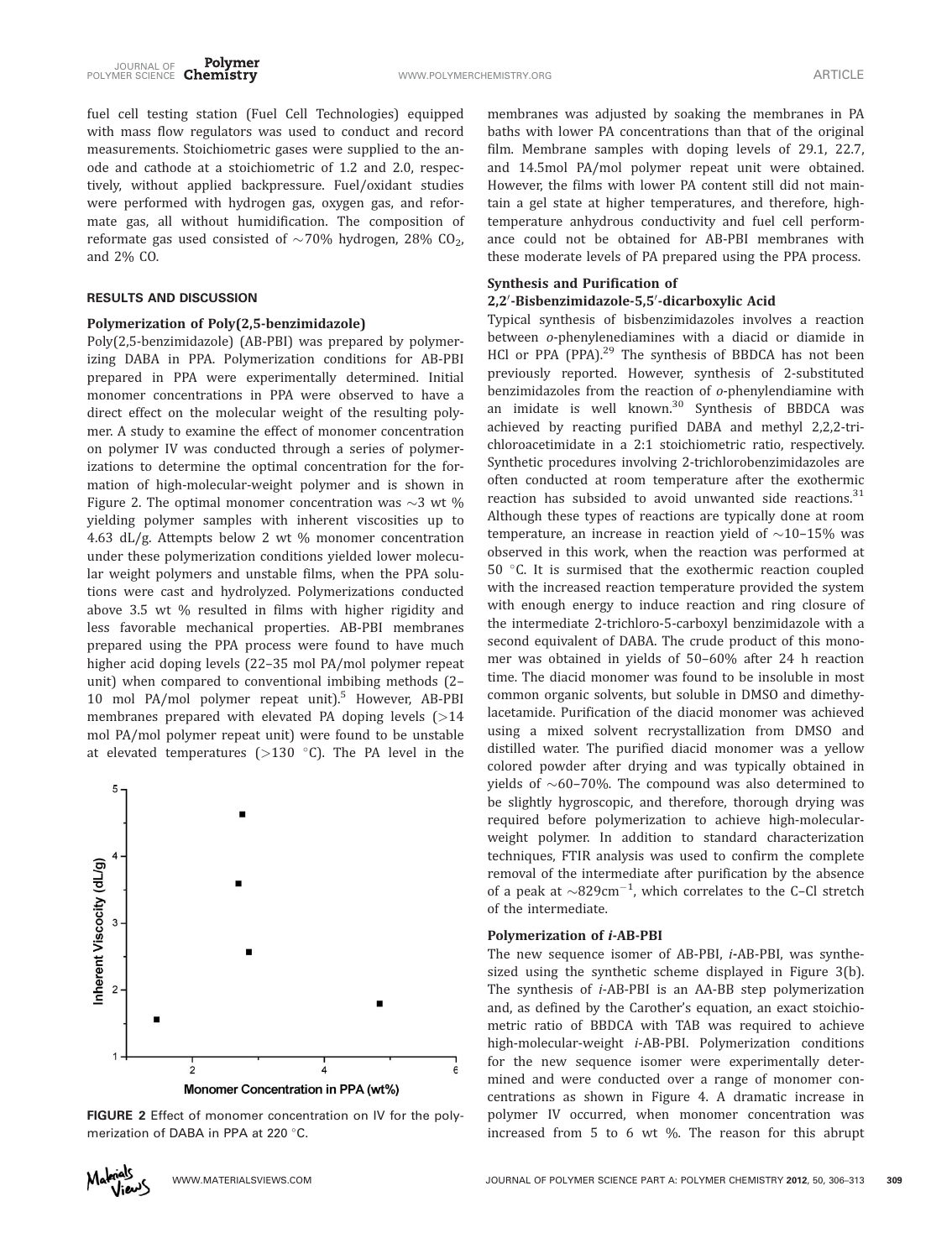

FIGURE 3 Synthetic scheme for (a) two step synthesis of BBDCA and (b) synthesis of new isomeric i-AB-PBI.

change in IV is not completely understood, and this type of behavior has not been observed in our previous and extensive investigations of PBI polymers. Although such abrupt changes in IV could be indicative of a transition to an ordered or liquid crystalline phase, all other observations were not supportive of a liquid crystalline phase. Further increases in monomer concentration led to polymers with slightly lower inherent viscosities, which we attributed to increased solution viscosity and difficulties in stirring during the later stages of the polymerization. Subsequent polymerizations were conducted at 6 wt % monomer concentration to obtain high-molecular-weight polymer.

#### Membrane Formation and Properties

Polymer solutions were directly cast at 220 °C onto heated glass plates (120 $\degree$ C oven temperature) using a 20 mil (508



FIGURE 4 Effect of monomer concentration on IV for the new isomeric *i*-AB-PBI at a polymerization temperature of 220 $\degree$ C.

 $\mu$ m) casting blade. The solutions then underwent a sol-to-gel transition as the PPA of the membrane hydrolyzed into PA and the system temperature decreased to room temperature. The membrane composition data show that the typical compositions of i-AB-PBI membranes prepared using the PPA process are greater than 50% PA and have a polymer content between 7 and 10.5 wt %. Mechanical property evaluations of the i-AB-PBI doped membranes typically yielded Young's moduli ranging from 0.9 to 1.6 MPa and tensile strengths between 0.43 and 1.11 MPa. Membrane composition data along with other significant properties for i-AB-PBI and the in-house AB-PBI prepared using the sol–gel method are shown in Tables 1 and 2, respectively.

As previously mentioned, the new i-AB-PBI contains two additional types of chemical bonds when compared to AB-PBI, benzimidazole–benzimidazole and phenyl–phenyl linkages. <sup>1</sup>H NMR analysis was conducted for both AB-PBI and the new i-AB-PBI. On the basis of chemical structures presented the i-AB-PBI spectrum would contain additional peaks, which arise from the  $C-H$  bonds in the biphenyl moiety of the polymer. Spectral analysis did in fact show additional peaks at 8.2 and 8.5 ppm, which are consistent with the assignments of the biphenyl moeity in 2,2'-diphenyl-5,5'-bibenzimidazole, a model compound.<sup>32</sup> Preliminary molecular modeling using MOPAC 2009 Semi Empirical PM6 indicated slightly increased chain stiffness for i-AB-PBI as compared to AB-PBI. Experimentally, we observed a lower solubility for i-AB-PBI in PA at elevated temperatures (130-180  $^{\circ}$ C), when compared to the known AB-PBI. The lower solubility of the *i*-AB-PBI resulted in films with higher gel stability at higher temperatures, even with higher acid doping levels. Thus, films made with i-AB-PBI and doped with high levels of PA were sufficiently stable for conductivity measurements and fuel cell performance evaluations.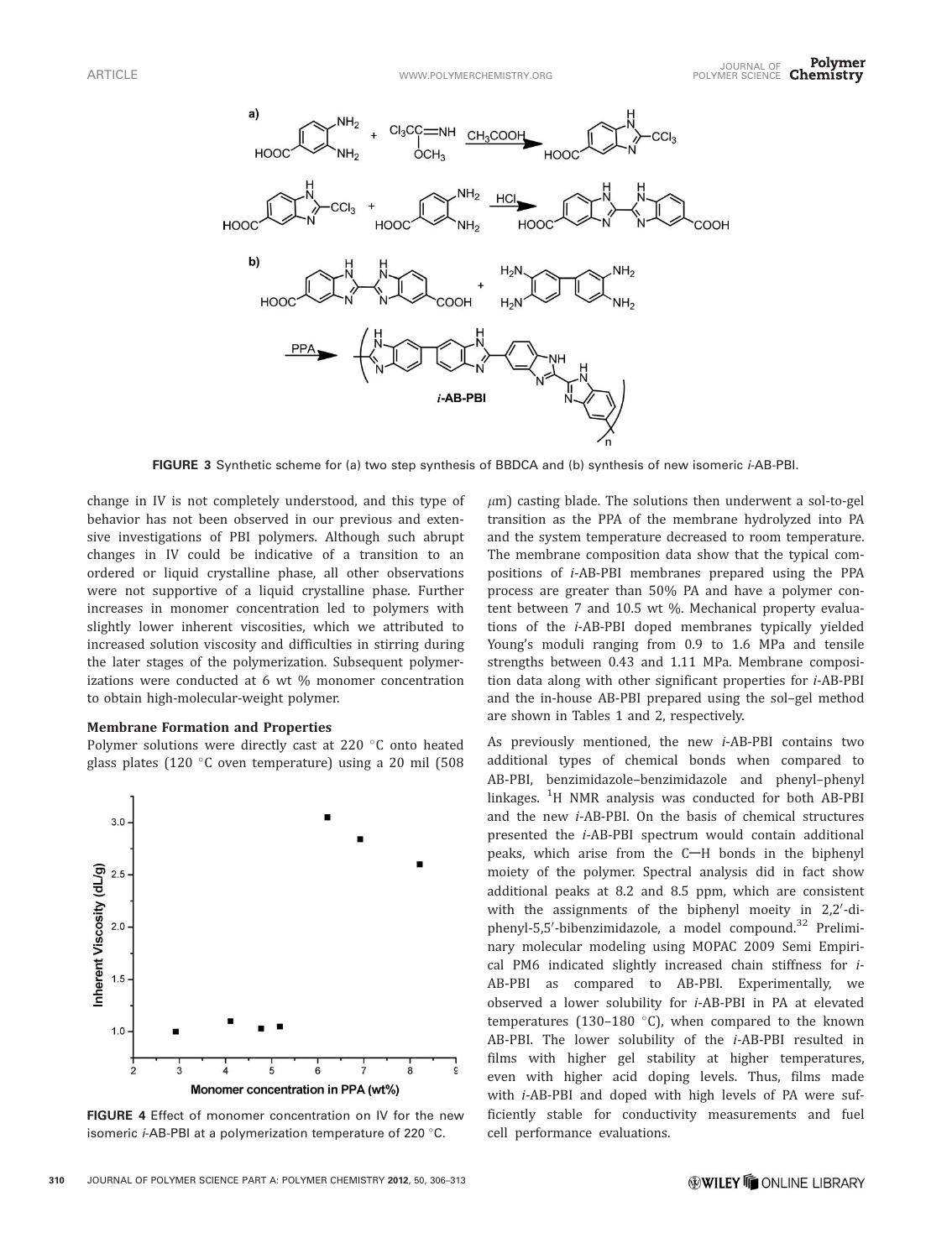| Sample<br>Number | Monomer<br>$Wt\%$ | IV<br>(dL/g) | Mol PA/Mol<br>Polymer<br><b>Repeat Unit</b> | Anhydrous<br>Conductivity<br>at 180 °C<br>(S/cm) | <b>Membrane Composition</b><br>(as cast) (wt%) |                  |         |
|------------------|-------------------|--------------|---------------------------------------------|--------------------------------------------------|------------------------------------------------|------------------|---------|
|                  |                   |              |                                             |                                                  | <b>PA</b>                                      | H <sub>2</sub> O | Polymer |
| 1 <sup>a</sup>   | 2.92              | 1.0          | N/A                                         | N/A                                              | N/A                                            | N/A              | N/A     |
| $2^a$            | 4.11              | 1.1          | N/A                                         | N/A                                              | N/A                                            | N/A              | N/A     |
| 3 <sup>a</sup>   | 4.77              | 1.03         | N/A                                         | N/A                                              | N/A                                            | N/A              | N/A     |
| 4                | 5.18              | 1.05         | 34.76                                       | N/A                                              | 55.96                                          | 36.37            | 7.67    |
| 5                | 6.21              | 3.05         | 36.52                                       | .202                                             | 54.98                                          | 37.76            | 7.26    |
| 6                | 6.92              | 2.84         | 24.5                                        | .216                                             | 53.92                                          | 35.59            | 10.49   |
| 7                | 8.21              | 2.60         | 32.12                                       | .195                                             | 54.08                                          | 37.90            | 8.02    |

<sup>a</sup> Low molecular weight samples were obtained and resulting films were unstable for testing.

# Membrane Characterization and Fuel Cell Testing

The ionic conductivity data for i-AB-PBI are shown in Figure 5 along with the literature data for AB-PBI. At 180  $\degree$ C under anhydrous conditions,  $i$ -AB-PBI showed a nearly  $10 \times$ increase in conductivity, from 0.02 to 0.2 S/cm, when compared to the reported literature on the conventionally imbibed AB-PBI. $^{25}$  This is largely due to the stability of  $i$ -AB-PBI with higher acid doping levels at increased temperatures.

The high conductivity  $(\sim 0.2 \text{ S/cm})$  for *i*-AB-PBI indicated these membranes would be an excellent candidate for hightemperature PEM fuel cells. Fuel cell performance studies were conducted on i-AB-PBI membranes that included polarization curves with hydrogen/air and reformate/air fuel/oxidant combinations over a range of temperatures (120–180  $^{\circ}$ C). The performance of *i*-AB-PBI in comparison to reported literature of AB-PBI, using hydrogen/oxygen with 1.2:2.0 stoichiometric flows is shown in Figure 6. Significant increases in fuel cell performances for i-AB-PBI were observed over a range of temperatures (120-180  $^{\circ}$ C). At a current density of 0.2 A/cm<sup>2</sup>, a voltage of  $\sim$ 0.65 V was observed with hydrogen and air supplied at 1.2 and 2.0 stoichiometric flows. The polarization curves for the new sequence isomer with hydrogen/air and reformate/air are shown in Figures 7 and 8, respectively. As would be expected, a slight decrease in performance was observed, when the oxidant was changed from pure oxygen to air. The

reformate gas used in these polarization studies consisted of  $\sim$ 70% hydrogen, 28% CO<sub>2</sub>, and 2% CO. In the reformate/air polarization curve, it is shown that i-AB-PBI membranes maintained high performance at 180 $\degree$ C, even in the presence of carbon monoxide, a well-known fuel contaminate. At lower temperatures and in the presence of CO (2%), a significant decrease in performance was observed, as would be expected from decreased electrode kinetics and irreversible Pt–CO binding. A lifetime performance study was conducted on i-AB-PBI membranes and is shown in Figure 9. An observed break-in period of around 500 h was observed before the cell reached and maintained an average output of 0.65 V. The test was conducted over a period of 3500 h with a relatively constant output voltage of 0.65 V at 0.2  $A/cm^2$ . . Several facility events occurred during the lifetime study of i-AB-PBI, which led to uncontrolled shutdowns. However, a full recovery of the cell was observed after normal restart operations. The long (500 h) break-in period for i-AB-PBI membranes was attributed to the higher polymer content  $(\sim$ 7–10.5%), which introduces a resistance to the transfer of internal PA of the film to the catalytic interface of the electrodes during initial fuel cell operation.

# **CONCLUSIONS**

AB-PBI membranes were prepared using the PPA process and compared to reported literature on the known conventionally imbibed AB-PBI. A new diacid monomer was

| <b>TABLE 2</b> Characterization Results for AB-PBI Polymers and Membranes |  |  |
|---------------------------------------------------------------------------|--|--|
|                                                                           |  |  |

|               |             |             | Mol PA/Mol<br>Polymer | <b>Membrane Composition</b><br>(as cast) (wt%) |                  |         |
|---------------|-------------|-------------|-----------------------|------------------------------------------------|------------------|---------|
| Sample Number | Monomer wt% | IV $(dL/q)$ | <b>Repeat Unit</b>    | PA                                             | H <sub>2</sub> O | Polymer |
| 8             | 1.46        | 1.56        | 35.28                 | 60.22                                          | 37.67            | 2.11    |
| 9             | 2.76        | 4.63        | 24.71                 | 62.17                                          | 34.36            | 3.47    |
| 10            | 2.7         | 3.59        | 29.07                 | 62.59                                          | 34.83            | 2.58    |
| 11            | 2.86        | 2.57        | 31.82                 | 57.27                                          | 40.49            | 2.24    |
| 12            | 4.84        | 1.8         | 22.56                 | 73.82                                          | 22.25            | 3.93    |

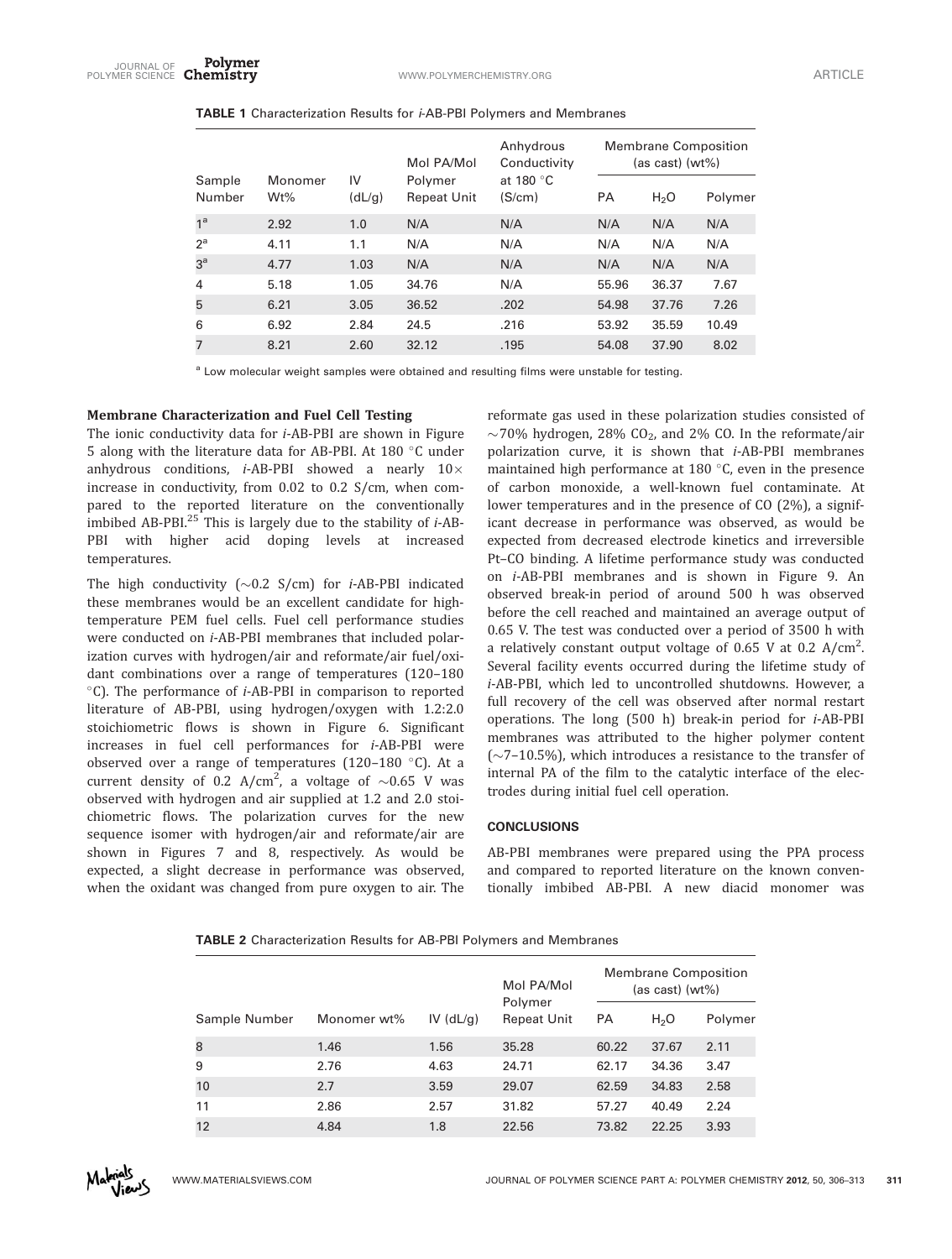

FIGURE 5 Effects of temperature on anhydrous ionic conductivity. (Squares: new isomeric i-AB-PBI (Sample 5 from Table 1), circles: reported literature values for AB-PBI.<sup>25</sup>

synthesized from an imidate reaction with DABA. Polymerization of this diacid monomer with 3,3'-4,4'-tetraminobiphenyl yielded a new sequence isomer of AB-PBI. Polymerization studies were conducted, which showed an unusual dependence on monomer concentration, but revealed conditions where high IV polymers could be prepared. Membranes prepared from the PPA process exhibited higher levels of PA than typically reported for conventionally imbibed AB-PBI. The membrane mechanical property characterization and proton conductivity measurements indicated that the membranes formed from i-AB-PBI were suitable



FIGURE 6 Polarization curves for *i*-AB-PBI membranes with hydrogen/oxygen at 1.2:2.0 stoichiometric flows, respectively. (Squares: 180 °C, circles: 160 °C, triangles: 140 °C, inverted triangles: 120 °C, diamonds: reference data for AB-PBI at 130  $\mathrm{^{\circ}C.^{25}}$ ).



FIGURE 7 Polarization curves for *i*-AB-PBI membranes with hydrogen/air at 1.2:2.0 stoichiometric flows, respectively. (Squares: 180 °C, triangles: 160 °C, circles: 140 °C, inverted triangles:  $120 °C$ .)

candidates for high-temperature polymer membrane fuel cells.

The new sequence isomer, i-AB-PBI, was found to be less soluble in PA and mechanically stable at elevated temperatures (120-180 °C) with high PA doping levels (24-35 mol PA/mol polymer repeat unit). The changes in chain sequence are believed to affect chain stiffness, which may contribute to decreased solubility and increased gel stability in PA at high temperatures. Membranes with higher polymer content  $(\sim$ 7–10.5 wt %) than those prepared from the traditional



FIGURE 8 Polarization curves for *i*-AB-PBI membranes with reformate/air at 1.2:2.0 stoichiometric flows, respectively. (Squares: 180 °C, circles: 160 °C, triangles: 140 °C, inverted triangles: 120 °C; Reformate composition: 70% hydrogen, 28% CO2, and 2% CO.).